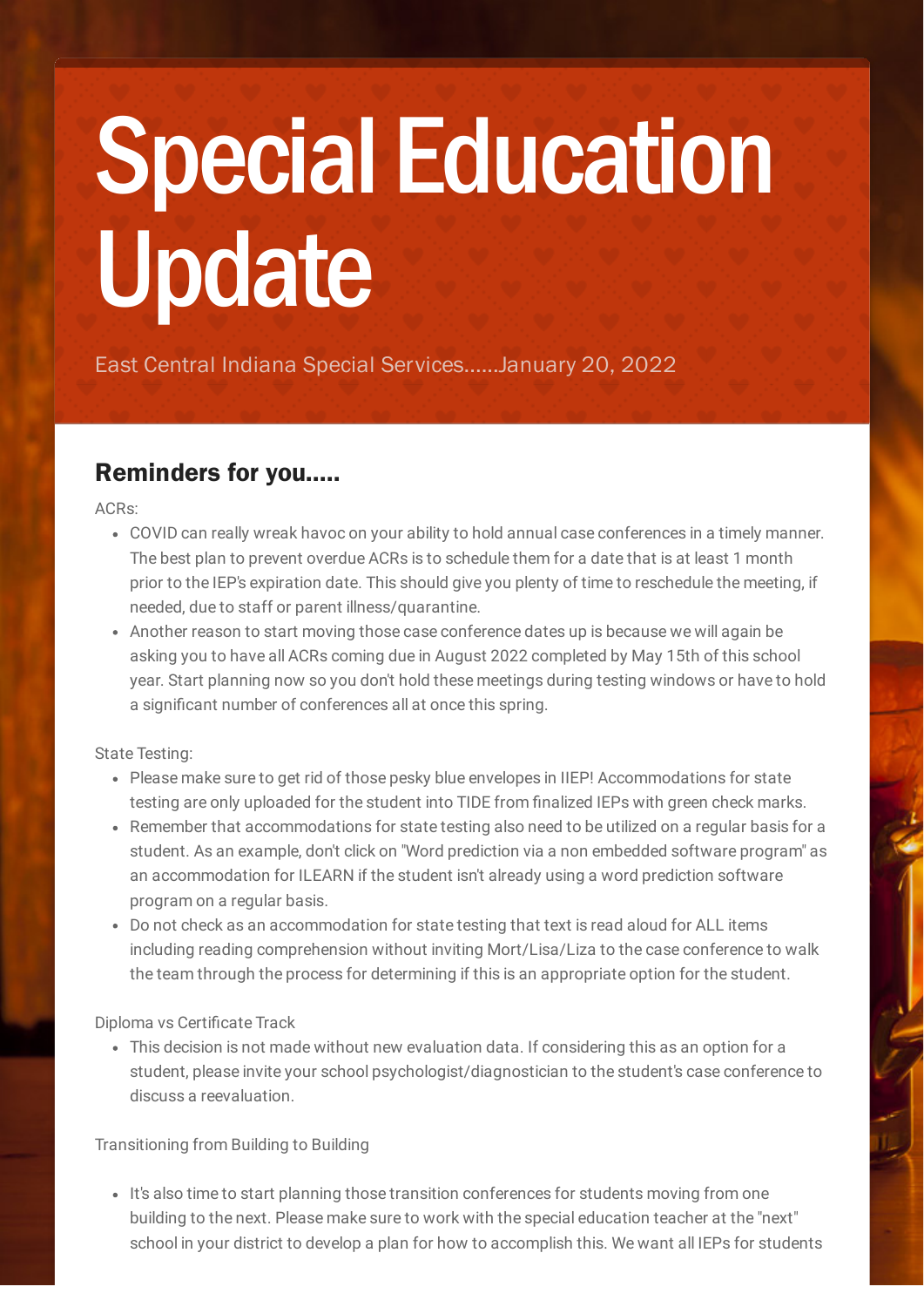moving on to a new building to have an agreed upon plan for services for the upcoming school year.

#### Who Can I Be TOR For?

I get this question fairly regularly, so I thought I would share the "Assignment Code" document below with you. It was revised in July 2021 and a few changes were made. If there is anyone on your caseload that you are currently TOR for that you realize, after looking at this chart, needs a different teacher to be their TOR, please let me know right away and we will work it out!



[Exceptional-Needs-7.9.21](https://www.smore.com/app/attachments/download/61df25a98ad1d2596bcef2d5) (1).pdf



#### FREE Supporting Positive Behaviors for Students with Autism Webinar

**Description:** Creating structure in your classroom environment through physical design, routines, visuals, positive feedback and reinforcement can support positive behaviors for all students, especially students with autism. In this session, we'll explore ways to engage your students with autism through the structure of your space and instruction using the principles of Universal Design for Learning. Attendees will leave with use-it-tomorrow ideas for improving student behavior and access to learning.

**Registration Link**: https://www.google.com/calendar/event? [eid=MGYybnJwZDYwcWVudGo0MTFwczU0ZGtzcnYgbzdzZjRlNTN2Mms2ZG1yN3JydXZ2MnVlaGN](https://www.google.com/calendar/event?eid=MGYybnJwZDYwcWVudGo0MTFwczU0ZGtzcnYgbzdzZjRlNTN2Mms2ZG1yN3JydXZ2MnVlaGNAZw) AZw

**Dates & Times Available:** 2/16/2022 @ 11am 3/23/2022 @ 3pm

### Top 9 Things Educators Can Do To Support Students

**Description:** While there are many ways we can support our students, we have come down to the Top 9 to implement right out of the gate. Building relationships with our students can set the ground work for the school year; as well as supporting and teaching the skills for executive functioning. Whether you are a special educator, general education teacher, administrator, related services provider, paraprofessional, school staff, we all can play an integral role in successful student outcomes while supporting equitable opportunities for student independence. This session will leave you with practical ideas and actions to consider to facilitate engagement, represent and action and expression for ALL students.

**Date** 2/24/22 **Time**: 11:00 am - 11:45 am